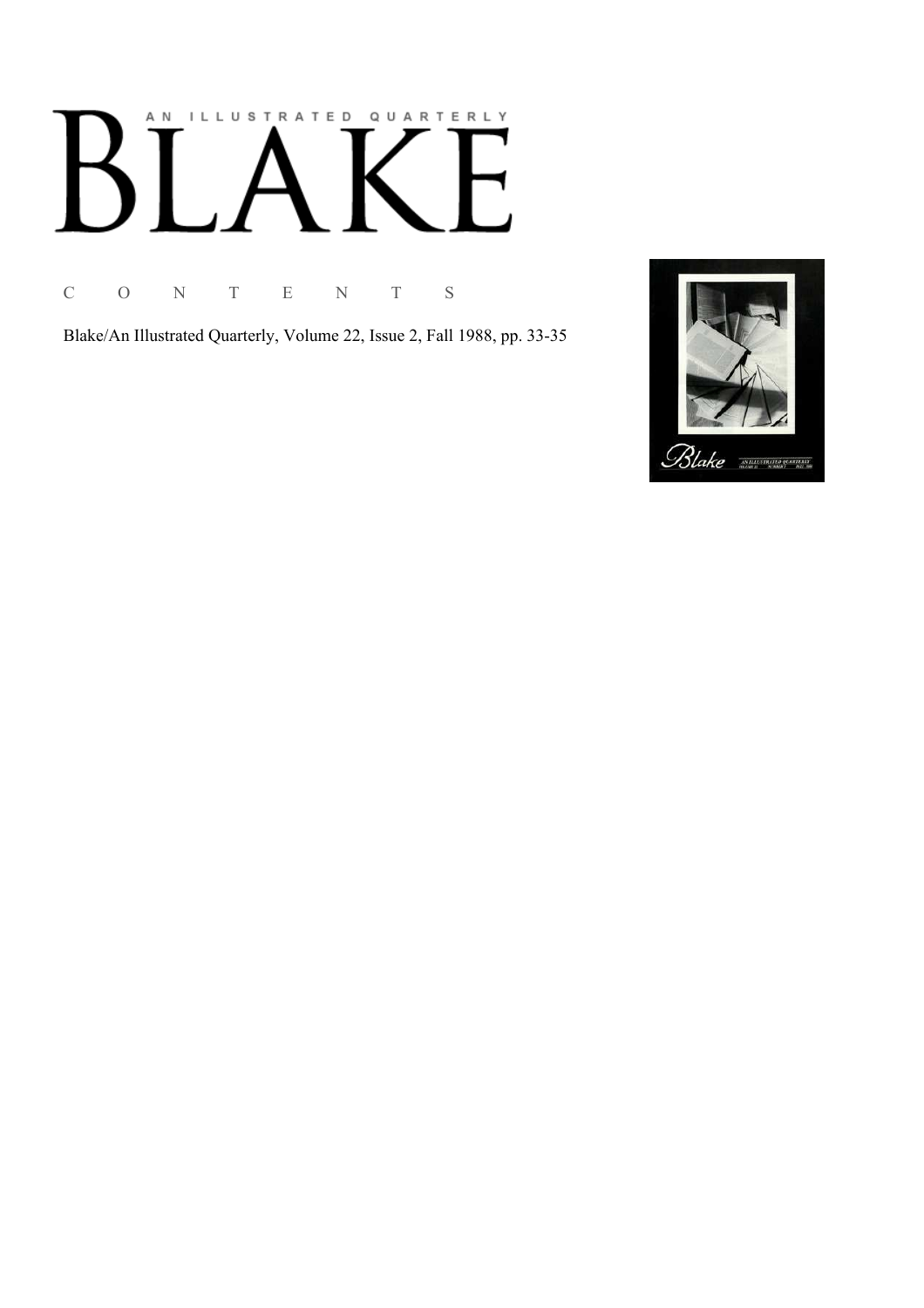



AN ILLUSTRATED QUARTERLY **VOLUME 22 NUMBER 2 FALL 1988**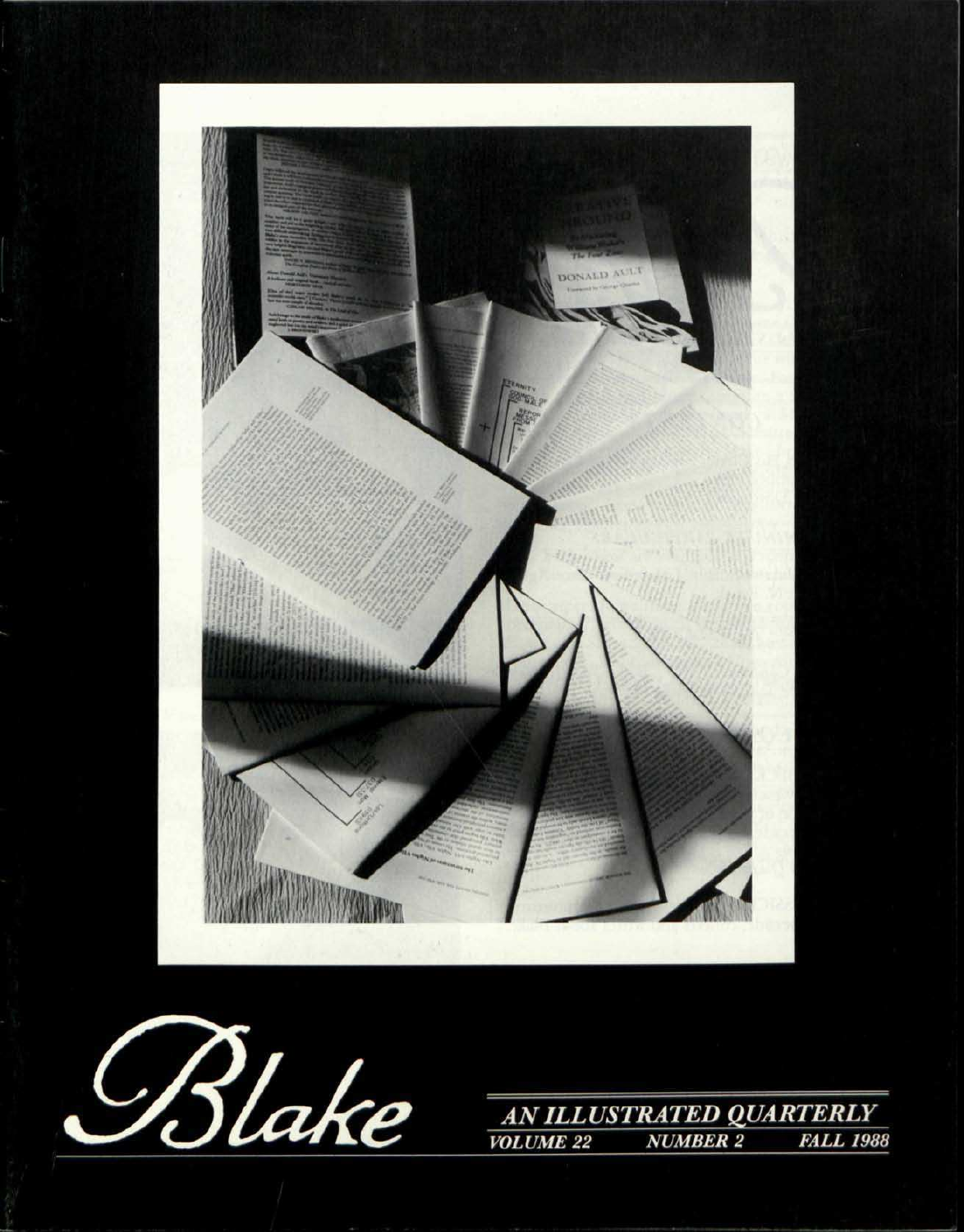

# *CONTENTS*

36 Blake and His Circle: An Annotated Checklist of Recent Publications by D.W. Dörrbecker

### *MINUTE PARTICULARS ~*

71 Dating Blake's "Enoch" Lithograph Once Again by Robert N. Essick

### *NEWSLETTER*

*1A Ministry Continues . . .* , *Blake Society News, Blake, The Sculpture, Blake Variorum Edition* 

# *CONTRIBUTORS*

D.W. DORRBECKER teaches art history at the University of Trier in West Germany and has been involved with the compilation of the annual *Blake* bibliographies for more than a decade. His study of Blake's pictorial strategies in *The Song of Los* is forthcoming from the *Huntington Library Quarterly.* 

ROBERT N. ESSICK, Professor of English, University of California, Riverside, collects and writes about Blake.